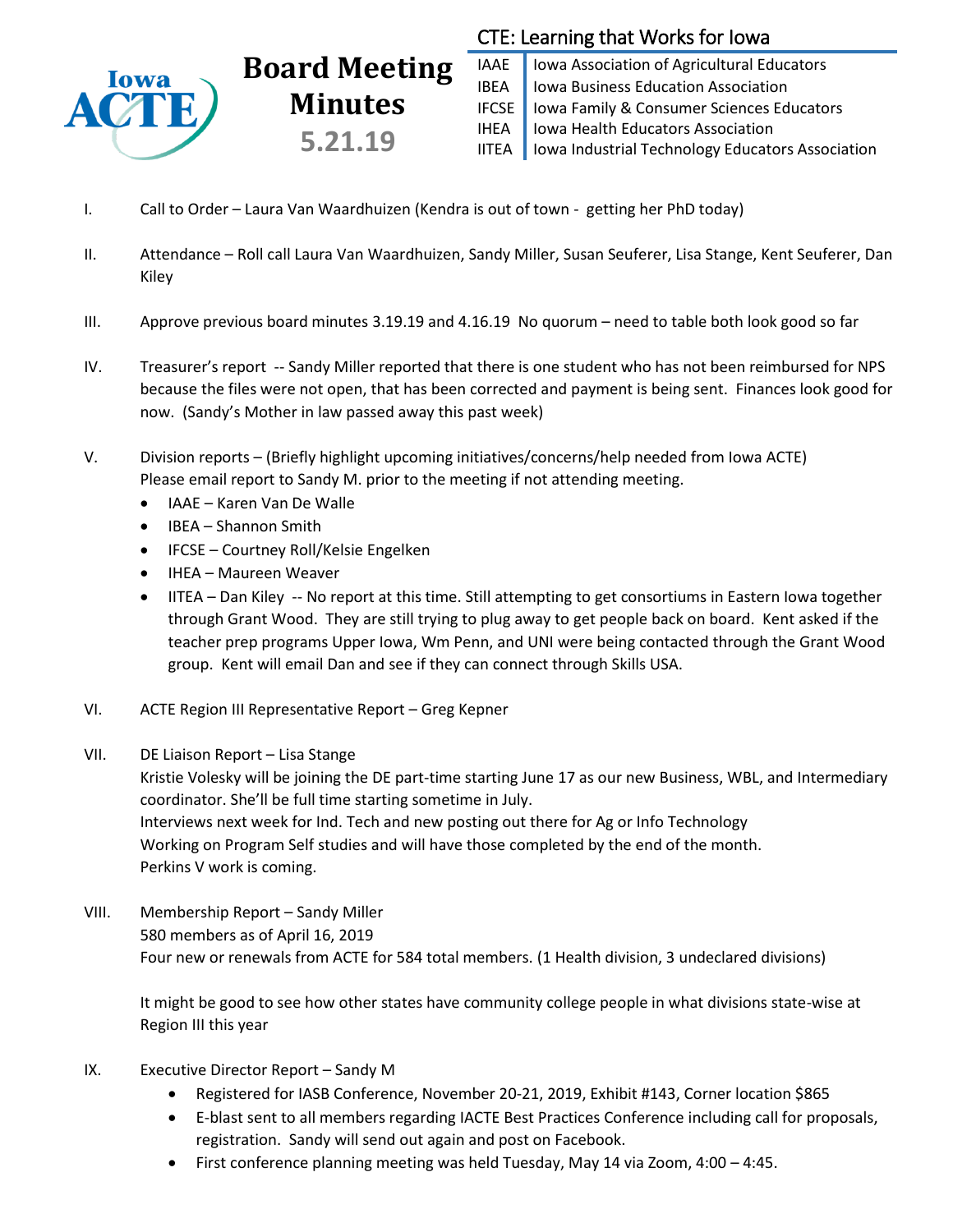- Please see IBEA window cling proposal from Dara Knudtson.
- NPS Zoom meeting was held earlier today with Kent, Lisa, Katy, Sandy M to work out plan for next year. Some discussion about concerns for student supervision and liability and be proactive. As well as determine who is doing what between Iowa ACTE and the DE. Human Services, Health Sciences, Ind. Tech and Agriculture are up for next year. We discussed how the State Days at the Capitol are a different type of advocacy as the National is more for Perkins work.

## X. Program of Work 2018-2019

# **Old Business:**

## **A. Member Value and Engagement and B. Professional Development**

- o Iowa ACTE Conference, Tuesday, September 17, 2019 Sandy M.
	- $\triangleright$  ACTE guest Michael Connet
	- Iowa ACTE Conference Planning Committee, Chair is Laura Van Waardhuizen,  $1^{st}$  VP
	- $\triangleright$  Committee Members Greg, Kendra, Lisa, Sandy W, Susan Business Rep and 2<sup>nd</sup> V.P., Karen Van De Walle – Ag, Kendra Gansen and Courtney Roll – FCS, Maureen Weaver – Health, Sandy M. (These will be the people contacted for the next planning meeting), Greg is working on Ind. Tech – we'd appreciate Dan's input as well – He has agreed to serve on this committee
	- Hotel Best Western Premier, 2502 SE Tones Dr., Ankeny
	- $\triangleright$  Contract with FFA Enrichment Center has been signed
	- First Conference Planning Committee Meeting May 14  $4:00 5:00$  was held.
	- $\triangleright$  Keynote: John McHugh, confirmed.
- o Face-to-face board meeting in June 21 This is for all old and new Reps.
- o Region III Conference, June 12-14, 2019, Lisle, IL
- o Letter from James Thompson was sent to Jeff Frost and Chad Blanchard to forward, no one interested yet.
- o Lisa will get SCHED approved and signed up for again.

Sponsorship levels: **Exhibitor \$150** One exhibit table and one meal ticket.

# **Sponsorship**

**\$350 Silver Level** The above, plus a second meal ticket, company name in program and Sched App as Silver Level sponsor, a table tent or sign at p.m. snack indicating the Silver Level sponsorship of the pm snack.

**\$500 Gold Level** The above, with advertising as a Gold Level sponsor, plus company logo on Iowa ACTE website, 3 - 4 minutes to address the delegates at lunch time telling about the programs/services offered by the company. This is to be more informative rather than a commercial for selling a product or service. Gold Level sponsorship poster by breakfast and p.m. snack.

Note: The p.m. snack costs approx. \$700.

Breakfast costs approx. \$1500

- o Sandy will send out to e-blasts to all possible exhibitors
- o CTSOs will be the only ones with complimentary tables